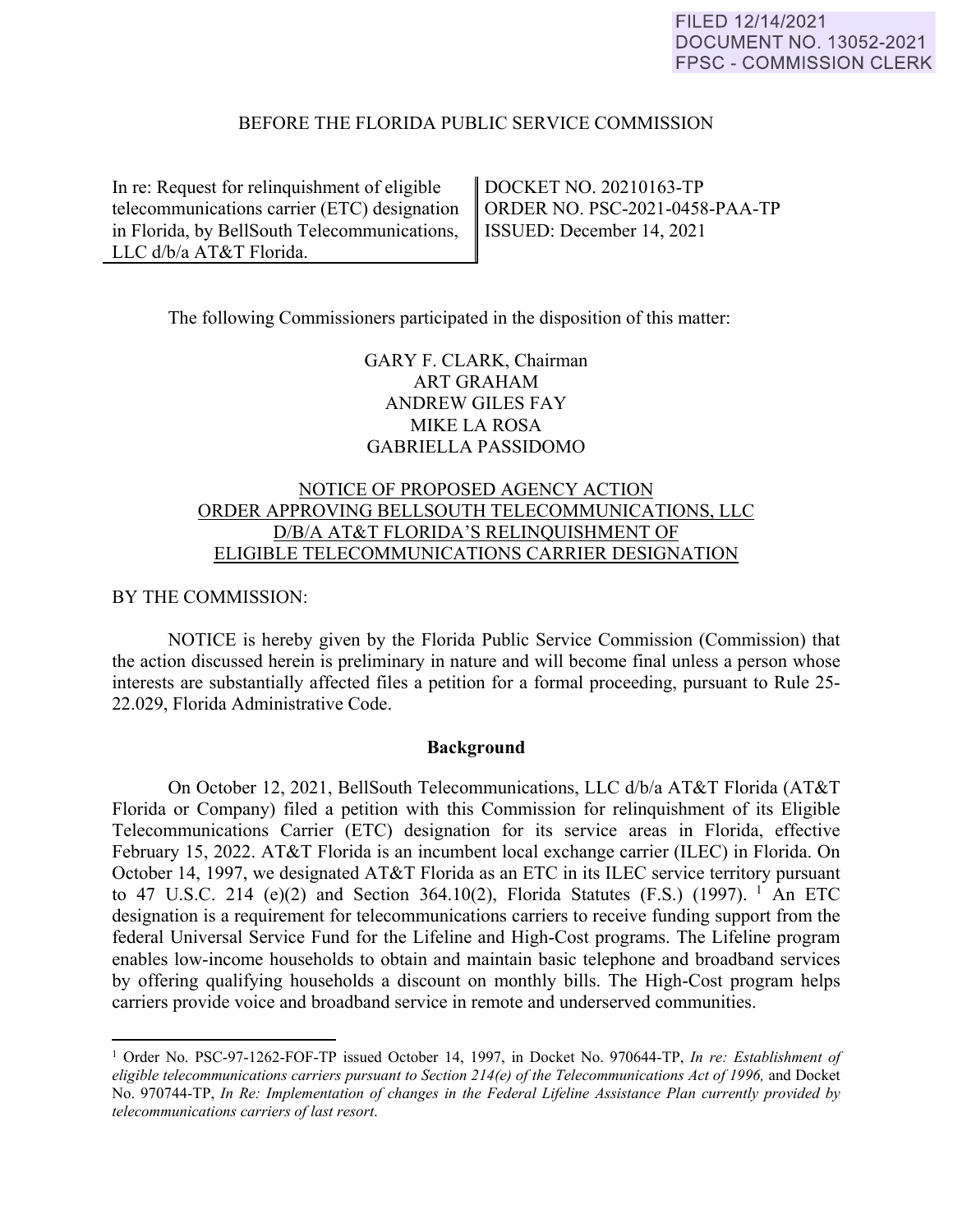#### ORDER NO. PSC-2021-0458-PAA-TP DOCKET NO. 20210163-TP PAGE 2

1

In 2014, the Federal Communications Commission (FCC) restructured the High-Cost program and launched the Connect American Fund Phase II auction (CAF II), which provided funding by census blocks rather than larger areas such as wire centers.<sup>2</sup> The FCC implemented this change to ensure that high-cost support reaches its targeted areas and is not used to support broadband in areas where the subsidy is not needed. AT&T Florida accepted CAF II support and was required to retain ETC designation in the CAF II census blocks for the duration of the funding term and to offer Lifeline discounts to eligible customers who reside in those census blocks.

On July 24, 2017, we granted AT&T Florida's petition for partial relinquishment of its ETC designation for the census blocks in its service area where it did not participate in the CAF II program.<sup>3</sup> AT&T Florida will not receive CAF II support in its remaining Florida ETC service territory after December 31, 2021. In 2020, the FCC replaced the model-based CAF II support program with the Rural Digital Opportunity Fund (RDOF).<sup>4</sup> AT&T Florida did not participate in the RDOF auction and, therefore, will no longer receive any federal High-Cost universal service support in Florida after December 31, 2021.

AT&T Florida states that our approval of its petition will not affect the availability of AT&T Florida's legacy voice services in Florida. The Company will continue to offer and provide legacy voice services, complying with federal and state law, and any applicable service obligations across its entire service territory, including the relinquishment area.

As of June 2021, AT&T Florida had 65 Lifeline customers in Florida. AT&T Florida will no longer receive federal High-Cost universal service support in Florida. In addition, AT&T Florida accepted forbearance from the FCC of its obligation to offer a Lifeline discount on broadband Internet access service after December 31, 2021.<sup>5</sup> While this forbearance is not directly related to the current AT&T Florida relinquishment petition, it does further shrink the market it serves through the federal Lifeline program. To complete its withdrawal from the Lifeline market, AT&T Florida is requesting relinquishment of its ETC designation in Florida.

We are vested with jurisdiction in this matter, pursuant to Section 364.10, F.S., 47 U.S.C. §214(e)(4), and 47 C.F.R. §54.205.

<sup>&</sup>lt;sup>2</sup> FCC 14-190, WC Docket No. 10-90, Connect America Fund, Report and Order, released December 18, 2014, https://apps.fcc.gov/edocs\_public/attachmatch/FCC-14-190A1\_Rcd.pdf

<sup>3</sup> Order No. PSC-2017-0290-PAA-TP issued July 24, 2017, in Docket No. 170082-TP, *In re: Request for relinquishment of partial eligible telecommunications carrier status, by BellSouth Telecommunications, LLC d/b/a AT&T Florida.*

<sup>4</sup> FCC 20-5, WC Docket No. 10-90, Rural Digital Opportunity Fund, Report and Order, released February 7, 2020, https://docs.fcc.gov/public/attachments/FCC-20-5A1.pdf

<sup>5</sup> AT&T Notice for Forbearance from Lifeline BIAS Requirements, In *the Matter of Lifeline and Link Up Reform and Modernization*, WC Docket No. 11-42, filed July 29, 2021 (filing effective January 1, 2022).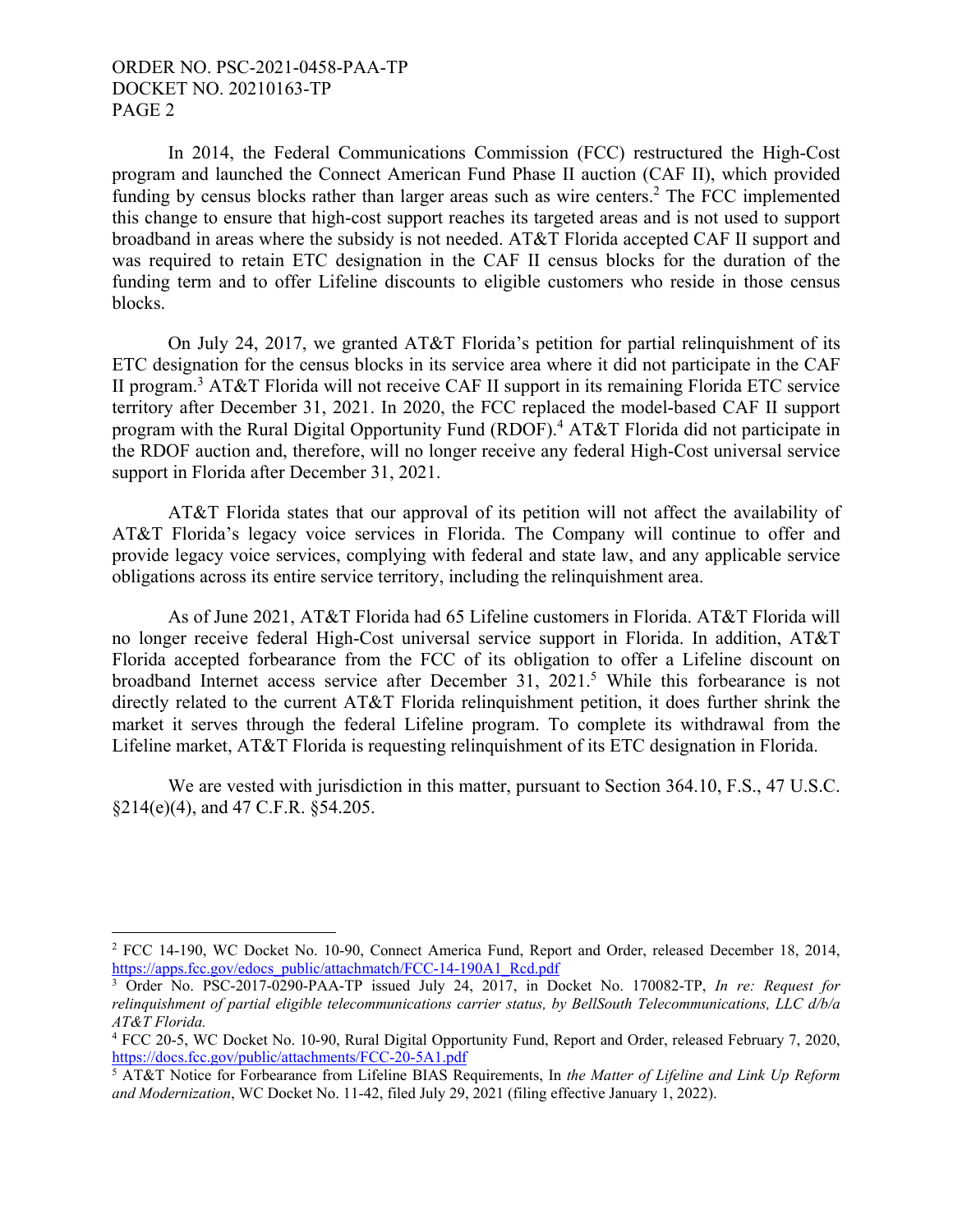#### **Decision**

An ETC may relinquish its ETC designation pursuant to 47 C.F.R. §54.205(a), which provides that:

A state commission shall permit an eligible telecommunications carrier to relinquish its designation as such a carrier in any area served by more than one eligible telecommunications carrier. An eligible telecommunications carrier that seeks to relinquish its eligible telecommunications carrier designation for an area served by more than one eligible telecommunications carrier shall give advance notice to the state commission of such relinquishment.

In approving a relinquishment, state commissions must require the remaining ETCs to ensure that existing customers will continue to be served. 47 C.F.R. §54.205(b), provides that:

Prior to permitting a telecommunications carrier designated as an eligible telecommunications carrier to cease providing universal service in an area served by more than one eligible telecommunications carrier, the state commission shall require the remaining eligible telecommunications carrier or carriers to ensure that all customers served by the relinquishing carrier will continue to be served, and shall require sufficient notice to permit the purchase or construction of adequate facilities by any remaining eligible telecommunications carrier. The state commission shall establish a time, not to exceed one year after the state commission approves such relinquishment under this section, within which such purchase or construction shall be completed.

AT&T Florida identified in its petition all of the designated ETCs currently serving its service territory by wire center. Our staff sent a data request to each ETC in AT&T Florida's service area to verify the ETC designation of the company and to confirm it is providing service in the wire centers identified by AT&T Florida. Our staff compared the responses to ensure that customers in the relinquished area would continue to have Lifeline service available. While our staff's review concluded some discrepancies in the number of ETCs offering service in each wire center, customers in the area AT&T Florida seeks to relinquish ETC designation will continue to have Lifeline service available from one or more ETCs (Attachment A).<sup>6</sup>

In its petition, AT&T Florida has asserted that its Lifeline customers will receive ample notice of the need to select another ETC to continue receiving a Lifeline discount. The customers will receive this notice, at least 60 days prior to the relinquishment date, explaining that AT&T Florida will no longer offer a Lifeline discount, and if the customer does not choose another Lifeline provider they will be charged standard prices (including applicable surcharges, fees, and taxes) for their existing AT&T Florida services.

 6 Our staff disagrees with the number of ETCs identified by AT&T Florida offering service in many wire centers. Specifically, our staff understands that the following ETCs will continue to offer Lifeline in AT&T Florida's territory in whole or in part: Assurance Wireless (T-Mobile), WOW! (Knology of Florida, LLC), SafeLink Wireless (TracFone Wireless, Inc.), Phone Club, and T-Mobile.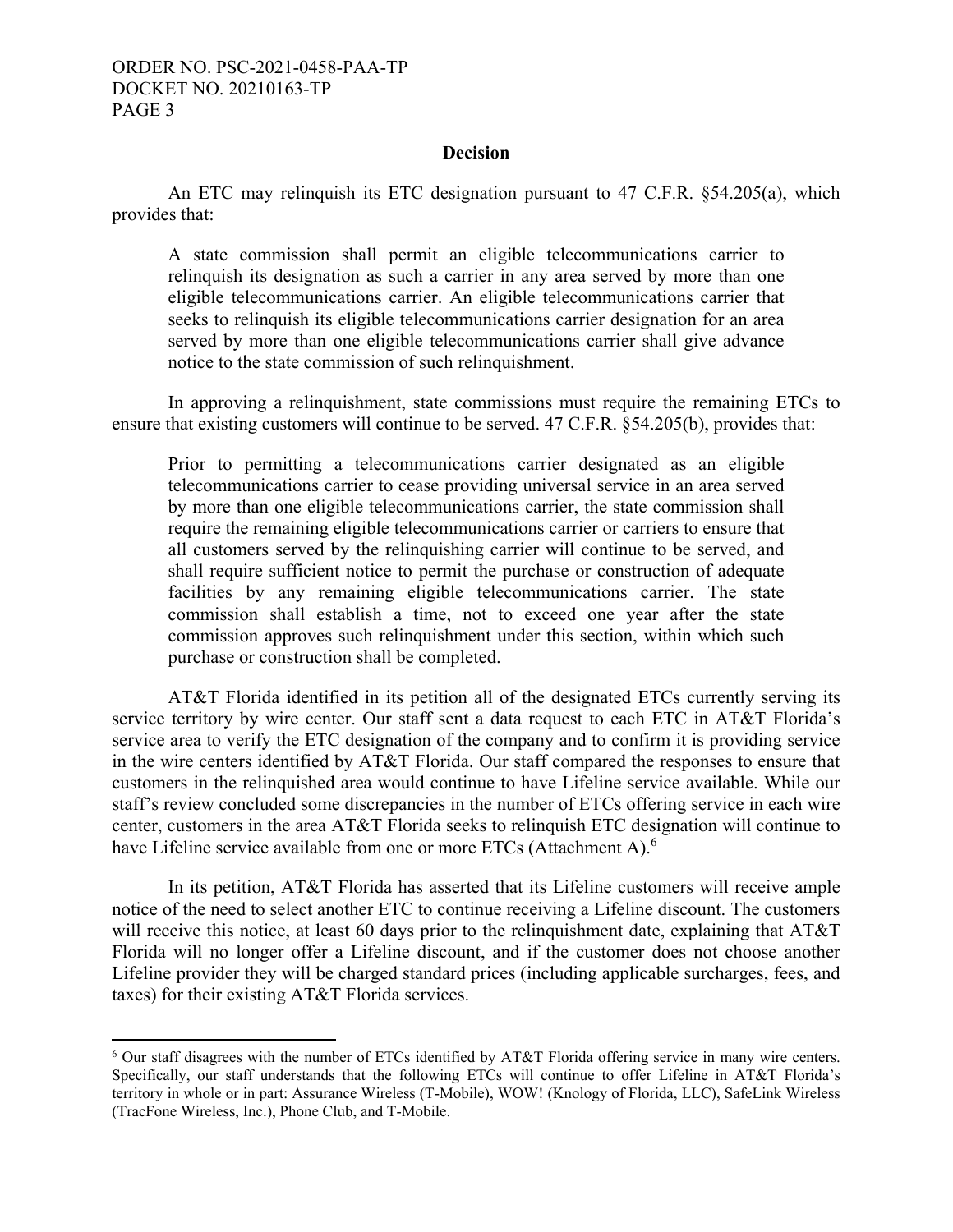#### ORDER NO. PSC-2021-0458-PAA-TP DOCKET NO. 20210163-TP PAGE 4

AT&T Florida will also send a second notice and a bill message at least 15 days prior to the relinquishment date. All notices will provide each customer instructions about communicating with the remaining ETCs in the area to discuss Lifeline benefits offered by those ETCs. The notices will also provide information on how to contact the Universal Service Administrative Company for a list of other ETCs in the state. In addition, AT&T Florida will stop enrolling customers in the Lifeline program on December 1, 2021, or within five (5) days after the Commission's Order is final, whichever is later.

After reviewing AT&T Florida's petition and the responses to the ETC data requests, we have verified there will be one or more ETCs remaining in AT&T Florida's service area. Therefore, Lifeline service will continue to be available to customers residing within the relinquishment area if AT&T Florida's petition is granted. We find that AT&T Florida has met the 47 C.F.R. §54.205 requirements to relinquish its ETC designation in its service area. Therefore, we hereby approve AT&T Florida's petition for relinquishment of its ETC designation.

Based on the foregoing, it is

 ORDERED by the Florida Public Service Commission that Bellsouth Telecommunications, LLC d/b/a AT&T Florida's request to relinquish its Eligible Telecommunications Carrier designation in Florida is hereby approved. It is further

 ORDERED that the provisions of this Order, issued as proposed agency action, shall become final and effective upon the issuance of a Consummating Order unless an appropriate petition, in the form provided by Rule 28-106.201, Florida Administrative Code, is received by the Commission Clerk, 2540 Shumard Oak Boulevard, Tallahassee, Florida 32399-0850, by the close of business on the date set forth in the "Notice of Further Proceedings" attached hereto. It is further

 ORDERED that if no person whose substantial interests are affected by the proposed agency action files a protest within 21 days of the issuance of the order, this docket should be closed upon the issuance of a Consummating Order.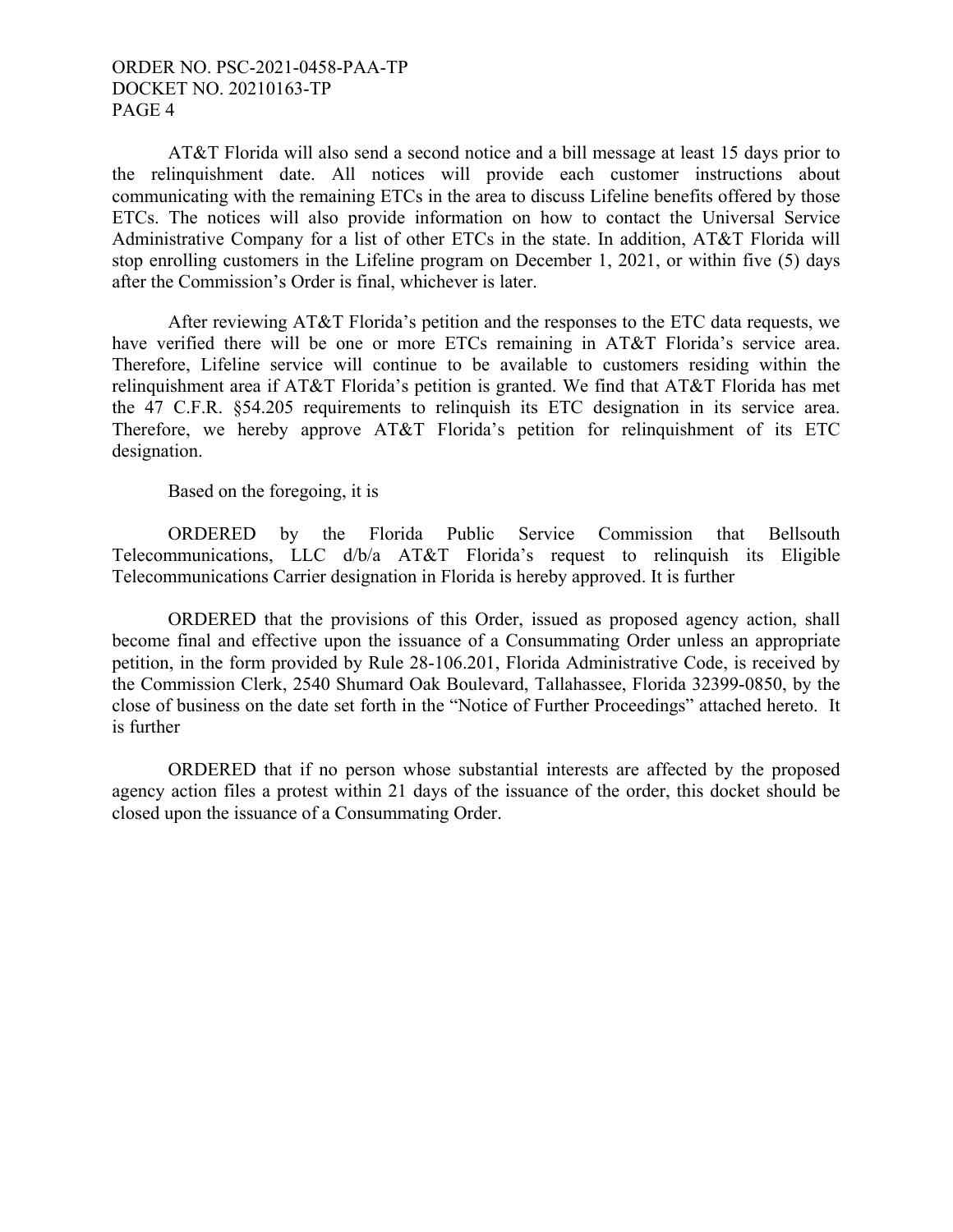#### ORDER NO. PSC-2021-0458-PAA-TP DOCKET NO. 20210163-TP PAGE<sub>5</sub>

By ORDER of the Florida Public Service Commission this 14th day of December, 2021 .

**ADAM JUTEITZMAN** Commission Clerk Florida Public Service Commission 2540 Shumard Oak Boulevard Tallahassee, Florida 32399 (850) 413-6770 www.floridapsc.com

Copies furnished: A copy of this document is provided to the parties of record at the time of issuance and, if applicable, interested persons.

AJW

#### NOTICE OF FURTHER PROCEEDINGS OR JUDICIAL REVIEW

The Florida Public Service Commission is required by Section 120.569(1), Florida Statutes, to notify parties of any administrative hearing that is available under Section 120.57, Florida Statutes, as well as the procedures and time limits that apply. This notice should not be construed to mean all requests for an administrative hearing will be granted or result in the relief sought.

Mediation may be available on a case-by-case basis. Tf mediation is conducted, it does not affect a substantially interested person's right to a hearing.

The action proposed herein is preliminary in nature. Any person whose substantial interests are affected by the action proposed by this order may file a petition for a formal proceeding, in the form provided by Rule 28-106.201, Florida Administrative Code. This petition must be received by the Office of Commission Clerk, 2540 Shumard Oak Boulevard, Tallahassee, Florida 32399-0850. by the close of business on January 4. 2022.

In the absence of such a petition, this order shall become final and effective upon the issuance of a Consummating Order.

Any objection or protest filed in this/these docket(s) before the issuance date of this order is considered abandoned unless it satisfies the foregoing conditions and is renewed within the specified protest period.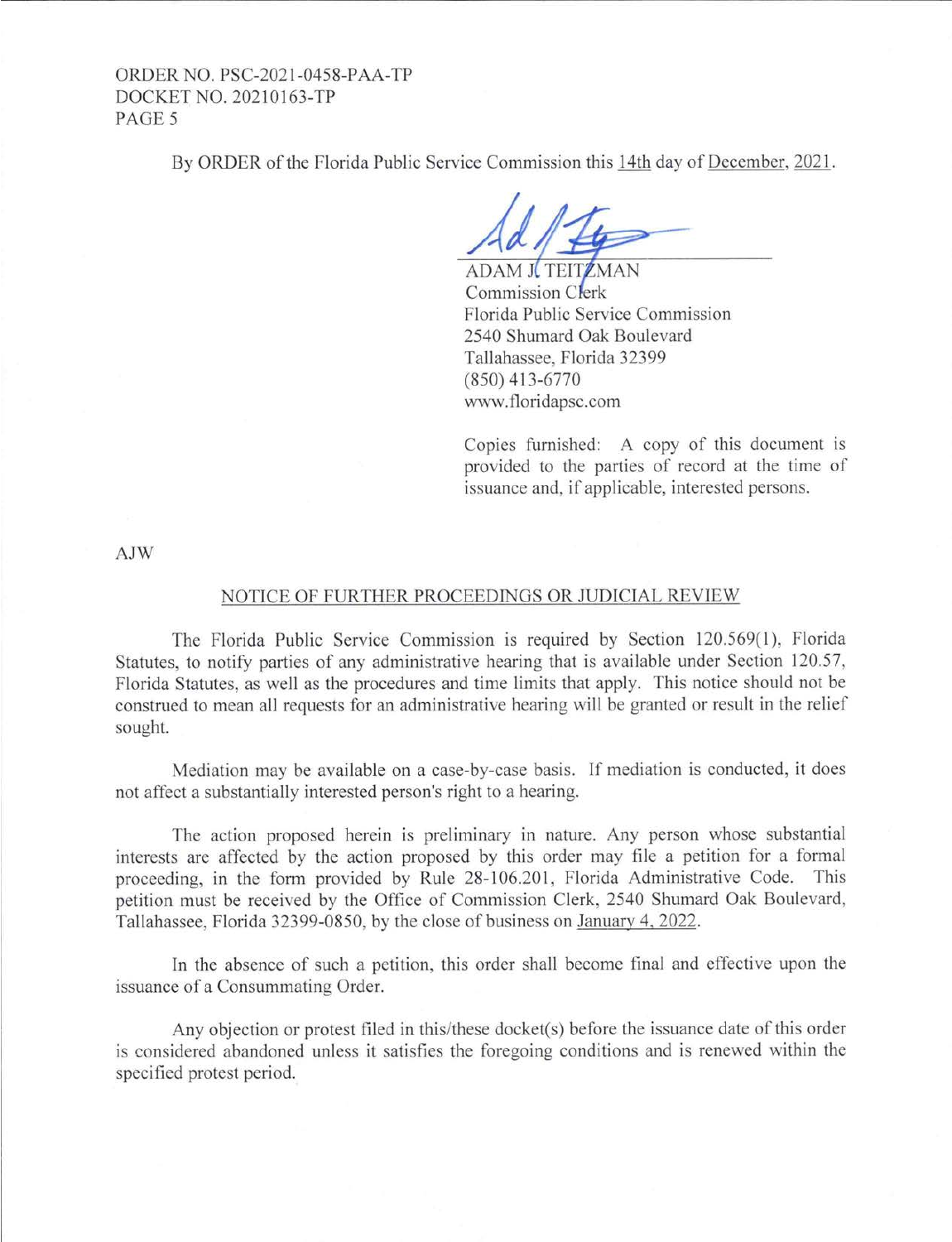### **CETCs Designated in AT&T Florida's Service Area (ILEC Wire Centers)**

| <b>ID</b> Code | <b>CETC Name</b>                            |
|----------------|---------------------------------------------|
|                | Access Wireless (i-wireless, LLC)           |
|                | Assurance Wireless (T-Mobile)               |
|                | WOW! (Knology of Florida, LLC)              |
| 4              | Phone Club Corporation                      |
|                | SafeLink Wireless (TracFone Wireless, Inc.) |
|                | T-Mobile                                    |

| <b>Wire Center</b> | <b>Exchange</b>      | <b>ETCs identified by</b><br><b>AT&amp;T Florida*</b> | <b>ETCs verified by</b><br><b>Commission's staff</b> * |
|--------------------|----------------------|-------------------------------------------------------|--------------------------------------------------------|
| <b>ARCHFLMA</b>    | <b>ARCHER</b>        | 1,2,4,5,6                                             | 2,4,5,6                                                |
| <b>BCRTFLBT</b>    | <b>BOCA RATON</b>    | 1,2,4,5,6                                             | 2,5,6                                                  |
| <b>BCRTFLMA</b>    | <b>BOCA RATON</b>    | 1,2,4,5,6                                             | 2,4,5,6                                                |
| <b>BCRTFLSA</b>    | <b>BOCA RATON</b>    | 1,2,4,5,6                                             | 2,4,5,6                                                |
| <b>BGPIFLMA</b>    | <b>KEYS</b>          | 1,2,4,5,6                                             | 2,5,6                                                  |
| <b>BKVLFLJF</b>    | <b>BROOKSVILLE</b>   | 1,2,4,5,6                                             | 2,4,5,6                                                |
| <b>BLDWFLMA</b>    | <b>BALDWIN</b>       | 1,2,4,5,6                                             | 2,4,5,6                                                |
| <b>BLGLFLMA</b>    | <b>BELLE GLADE</b>   | 1,2,4,5,6                                             | 2,4,5,6                                                |
| <b>BNNLFLMA</b>    | <b>BUNNELL</b>       | 1,2,4,5,6                                             | 2,4,5,6                                                |
| <b>BRSNFLMA</b>    | <b>BRONSON</b>       | 1,2,4,5,6                                             | 2,4,5,6                                                |
| <b>BYBHFLMA</b>    | <b>BOYNTON BEACH</b> | 1,2,4,5,6                                             | 2,5,6                                                  |
| <b>CCBHFLMA</b>    | <b>COCOA BEACH</b>   | 1,2,4,5,6                                             | 2,5,6                                                  |
| <b>CDKYFLMA</b>    | <b>CEDAR KEY</b>     | 1,2,4,5,6                                             | 2,4,5,6                                                |
| <b>CFLDFLMA</b>    | <b>CHIEFLAND</b>     | 1,2,4,5,6                                             | 2,4,5,6                                                |
| <b>CHPLFLJA</b>    | <b>CHIPLEY</b>       | 1,2,4,5,6                                             | 2,4,5,6                                                |
| <b>CNTMFLLE</b>    | <b>CANTONMENT</b>    | 1,2,4,5,6                                             | 2,4,5,6                                                |
| <b>COCOFLMA</b>    | <b>COCOA</b>         | 1,2,4,5,6                                             | 2,4,5,6                                                |
| <b>COCOFLME</b>    | <b>COCOA</b>         | 1,2,4,5,6                                             | 2,4,5,6                                                |
| <b>CSCYFLBA</b>    | <b>CROSS CITY</b>    | 1,2,4,5,6                                             | 2,4,5,6                                                |
| <b>DBRYFLMA</b>    | <b>DEBARY</b>        | 1,2,4,5,6                                             | 2,4,5,6                                                |
| <b>DELDFLMA</b>    | <b>DELAND</b>        | 1,2,4,5,6                                             | 2,5,6                                                  |
| <b>DLBHFLKP</b>    | <b>DELRAY BEACH</b>  | 1,2,4,5,6                                             | 2,5,6                                                  |
| <b>DLSPFLMA</b>    | DE LEON SPRINGS      | 1,2,4,5,6                                             | 2,4,5,6                                                |
| <b>DNLNFLWM</b>    | <b>DUNNELLON</b>     | 1,2,4,5,6                                             | 2,4,5,6                                                |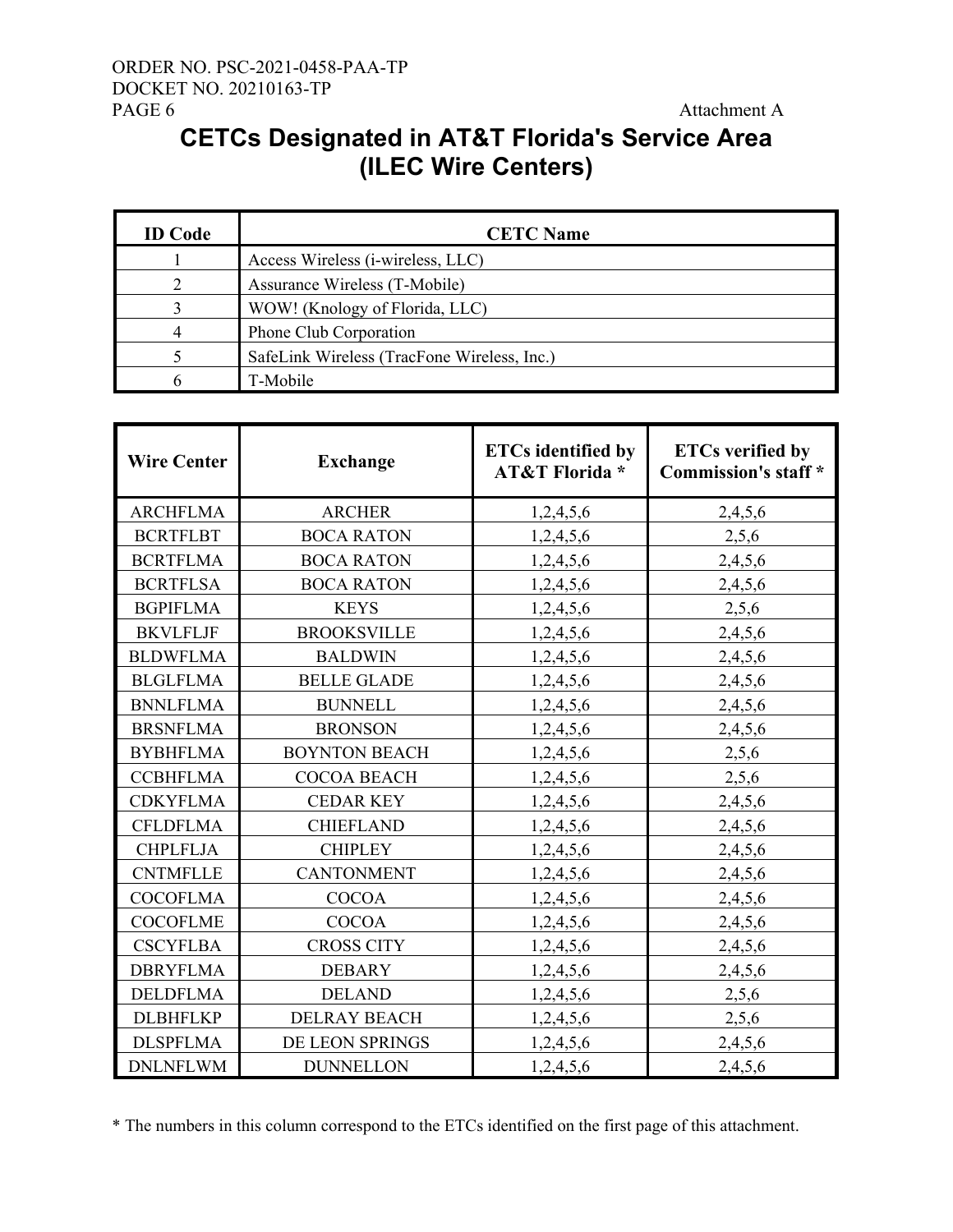### ORDER NO. PSC-2021-0458-PAA-TP DOCKET NO. 20210163-TP PAGE 7 Attachment A

# **CETCs Designated in AT&T Florida's Service Area (ILEC Wire Centers)**

| <b>Wire Center</b> | <b>Exchange</b>           | <b>ETCs identified by</b><br><b>AT&amp;T Florida*</b> | <b>ETCs verified by</b><br><b>Commission's staff</b> * |
|--------------------|---------------------------|-------------------------------------------------------|--------------------------------------------------------|
| <b>DRBHFLMA</b>    | DEERFIELD BEACH           | 1,2,4,5,6                                             | 2,5,6                                                  |
| <b>DYBHFLMA</b>    | <b>DAYTONA BEACH</b>      | 1,2,4,5,6                                             | 2,5,6                                                  |
| <b>DYBHFLOB</b>    | <b>DAYTONA BEACH</b>      | 1,2,4,5,6                                             | 2,4,5,6                                                |
| <b>DYBHFLOS</b>    | <b>DAYTONA BEACH</b>      | 1,2,4,5,6                                             | 2,4,5,6                                                |
| <b>DYBHFLPO</b>    | <b>DAYTONA BEACH</b>      | 1,2,4,5,6                                             | 2,4,5,6                                                |
| <b>EGLLFLIH</b>    | <b>EAU GALLIE</b>         | 1,2,4,5,6                                             | 2,4,5,6                                                |
| <b>EORNFLMA</b>    | <b>EAST ORANGE</b>        | 1,2,4,5,6                                             | 2,4,5,6                                                |
| <b>FMTNALMT</b>    | <b>CENTURY</b>            | 1,2,4,5,6                                             | 2,4,5,6                                                |
| <b>FRBHFLFP</b>    | FERNANDINA BEACH          | 1,2,4,5,6                                             | 2,4,5,6                                                |
| <b>FTGRFLMA</b>    | <b>JACKSONVILLE</b>       | 1,2,4,5,6                                             | 2,5,6                                                  |
| <b>FTLDFLCY</b>    | <b>FORT LAUDERDALE</b>    | 1,2,4,5,6                                             | 2,5,6                                                  |
| <b>FTLDFLJA</b>    | FORT LAUDERDALE           | 1,2,4,5,6                                             | 2,4,5,6                                                |
| <b>FTLDFLMR</b>    | FORT LAUDERDALE           | 1,2,4,5,6                                             | 2,4,5,6                                                |
| <b>FTLDFLOA</b>    | FORT LAUDERDALE           | 1,2,4,5,6                                             | 2,4,5,6                                                |
| <b>FTLDFLPL</b>    | FORT LAUDERDALE           | 1,2,4,5,6                                             | 2,4,5,6                                                |
| <b>FTLDFLSG</b>    | FORT LAUDERDALE           | 1,2,4,5,6                                             | 2,4,5,6                                                |
| <b>FTLDFLSU</b>    | FORT LAUDERDALE           | 1,2,4,5,6                                             | 2,4,5,6                                                |
| <b>FTLDFLWN</b>    | FORT LAUDERDALE           | 1,2,4,5,6                                             | 2,4,5,6                                                |
| <b>FTPRFLMA</b>    | <b>FORT PIERCE</b>        | 1,2,4,5,6                                             | 2,5,6                                                  |
| <b>GCSPFLCN</b>    | <b>GREEN COVE SPRINGS</b> | 1,2,4,5,6                                             | 2,4,5,6                                                |
| <b>GCVLFLMA</b>    | <b>GRACEVILLE</b>         | 1,2,4,5,6                                             | 2,4,5,6                                                |
| <b>GENVFLMA</b>    | <b>GENEVA</b>             | 1,2,4,5,6                                             | 2,4,5,6                                                |
| <b>GLBRFLMC</b>    | <b>GULF BREEZE</b>        | 1,2,4,5,6                                             | 2,4,5,6                                                |
| <b>GSVLFLMA</b>    | <b>GAINESVILLE</b>        | 1,2,4,5,6                                             | 2,5,6                                                  |
| <b>HAVNFLMA</b>    | <b>HAVANA</b>             | 1,2,4,5,6                                             | 2,4,5,6                                                |
| <b>HBSDFLMA</b>    | <b>HOBE SOUND</b>         | 1,2,4,5,6                                             | 2,4,5,6                                                |
| <b>HLNVFLMA</b>    | HOLLEY-NAVARRE            | 1,2,4,5,6                                             | 2,4,5,6                                                |
| <b>HLWDFLMA</b>    | <b>HOLLYWOOD</b>          | 1,2,4,5,6                                             | 2,4,5,6                                                |
| <b>HLWDFLPE</b>    | FORT LAUDERDALE           | 1,2,4,5,6                                             | 2,4,5,6                                                |
| <b>HLWDFLWH</b>    | <b>HOLLYWOOD</b>          | 1,2,4,5,6                                             | 2,4,5,6                                                |
| <b>HMSTFLEA</b>    | <b>HOMESTEAD</b>          | 1,2,4,5,6                                             | 2,5,6                                                  |
| <b>HMSTFLHM</b>    | <b>HOMESTEAD</b>          | 1,2,4,5,6                                             | 2,4,5,6                                                |
| <b>HMSTFLNA</b>    | <b>HOMESTEAD</b>          | 1,2,4,5,6                                             | 2,4,5,6                                                |
| <b>HMSTFLNA</b>    | <b>JENSEN BEACH</b>       | 1,2,4,5,6                                             | 2,4,5,6                                                |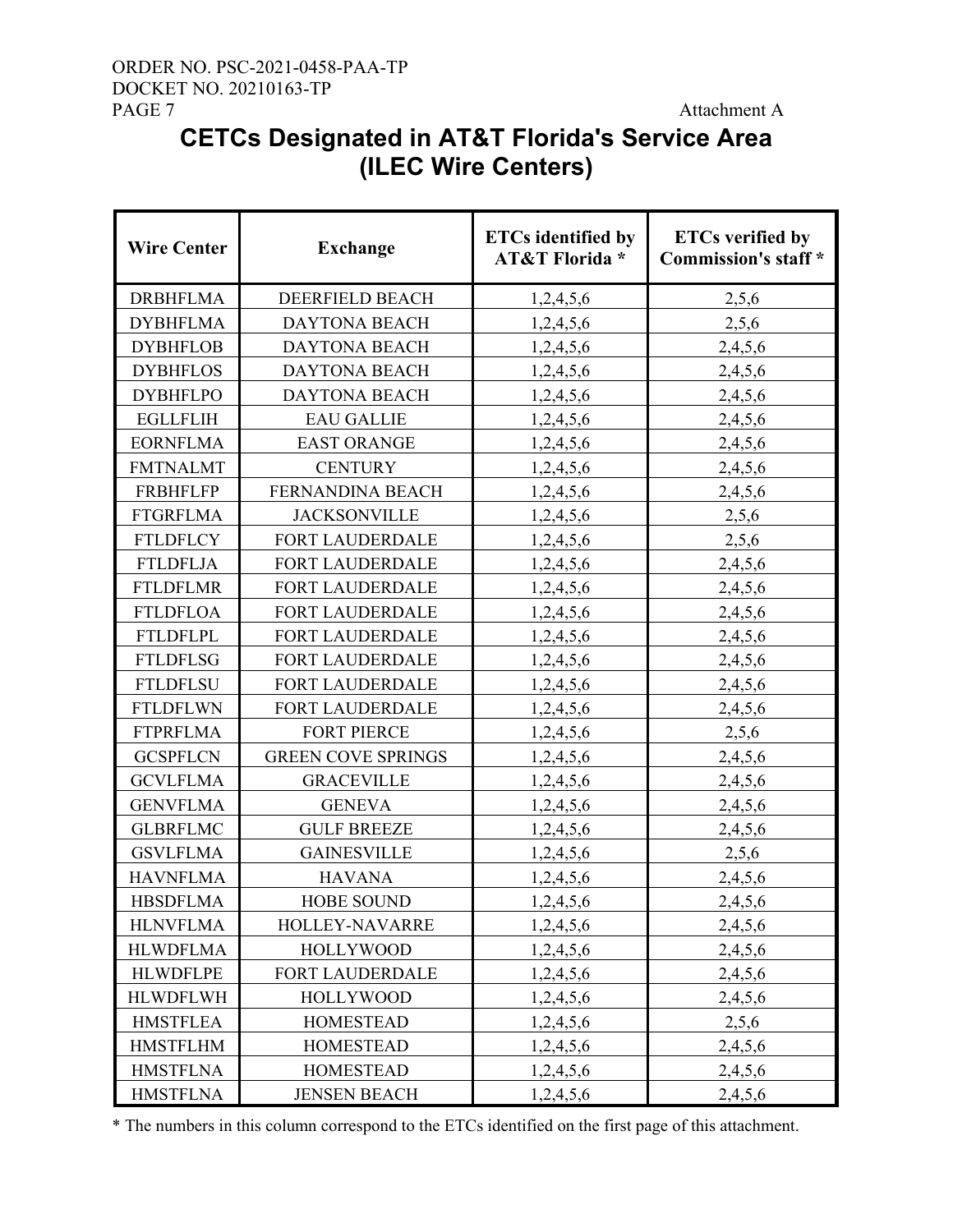### ORDER NO. PSC-2021-0458-PAA-TP DOCKET NO. 20210163-TP PAGE 8 Attachment A

# **CETCs Designated in AT&T Florida's Service Area (ILEC Wire Centers)**

| <b>Wire Center</b> | <b>Exchange</b>           | <b>ETCs</b> identified by<br><b>AT&amp;T Florida*</b> | <b>ETCs verified by</b><br><b>Commission's staff *</b> |
|--------------------|---------------------------|-------------------------------------------------------|--------------------------------------------------------|
| <b>HTISFLMA</b>    | PORT ST LUCIE             | 1,2,4,5,6                                             | 2,5,6                                                  |
| <b>HWTHFLMA</b>    | <b>HAWTHORNE</b>          | 1,2,4,5,6                                             | 2,4,5,6                                                |
| <b>ISLMFLMA</b>    | <b>KEYS</b>               | 1,2,4,5,6                                             | 2,4,5,6                                                |
| <b>JAYFLMA</b>     | <b>JAY</b>                | 1,2,4,5,6                                             | 4,5                                                    |
| <b>JCBHFLMA</b>    | <b>JACKSONVILLE BEACH</b> | 1,2,4,5,6                                             | 2,4,5,6                                                |
| <b>JCBHFLSP</b>    | <b>JACKSONVILLE</b>       | 1,2,4,5,6                                             | 2,4,5,6                                                |
| <b>JCVLFLAR</b>    | <b>JACKSONVILLE</b>       | 1,2,4,5,6                                             | 2,4,5,6                                                |
| <b>JCVLFLBW</b>    | <b>JACKSONVILLE</b>       | 1,2,4,5,6                                             | 2,4,5,6                                                |
| <b>JCVLFLCL</b>    | <b>JACKSONVILLE</b>       | 1,2,4,5,6                                             | 2,4,5,6                                                |
| <b>JCVLFLFC</b>    | <b>JACKSONVILLE</b>       | 1,2,4,5,6                                             | 2,4,5,6                                                |
| <b>JCVLFLIA</b>    | <b>JACKSONVILLE</b>       | 1,2,4,5,6                                             | 2,4,5,6                                                |
| <b>JCVLFLJT</b>    | <b>JACKSONVILLE</b>       | 1,2,4,5,6                                             | 2,4,5,6                                                |
| <b>JCVLFLLF</b>    | <b>JACKSONVILLE</b>       | 1,2,4,5,6                                             | 2,4,5,6                                                |
| <b>JCVLFLNO</b>    | <b>JACKSONVILLE</b>       | 1,2,4,5,6                                             | 2,4,5,6                                                |
| <b>JCVLFLOW</b>    | <b>JACKSONVILLE</b>       | 1,2,4,5,6                                             | 2,4,5,6                                                |
| <b>JCVLFLRV</b>    | <b>JACKSONVILLE</b>       | 1,2,4,5,6                                             | 2,4,5,6                                                |
| <b>JCVLFLSJ</b>    | <b>JACKSONVILLE</b>       | 1,2,4,5,6                                             | 2,4,5,6                                                |
| <b>JCVLFLSM</b>    | <b>JACKSONVILLE</b>       | 1,2,4,5,6                                             | 2,4,5,6                                                |
| <b>JCVLFLWC</b>    | <b>JACKSONVILLE</b>       | 1,2,4,5,6                                             | 2,4,5,6                                                |
| <b>JPTRFLMA</b>    | <b>JUPITER</b>            | 1,2,4,5,6                                             | 2,4,5,6                                                |
| <b>KYHGFLMA</b>    | <b>KEYSTONE HEIGHTS</b>   | 1,2,4,5,6                                             | 2,4,5,6                                                |
| <b>KYLRFLLS</b>    | <b>KEYS</b>               | 1,2,4,5,6                                             | 2,4,5,6                                                |
| <b>KYLRFLMA</b>    | <b>KEYS</b>               | 1,2,4,5,6                                             | 2,4,5,6                                                |
| <b>KYWSFLMA</b>    | <b>KEYS</b>               | 1,2,4,5,6                                             | 2,4,5,6                                                |
| <b>LKCYFLMA</b>    | <b>LAKE CITY</b>          | 1,2,4,5,6                                             | 2,4,5,6                                                |
| <b>LYHNFLOH</b>    | <b>LYNN HAVEN</b>         | 1,2,3,4,5,6                                           | 2,3,4,5,6                                              |
| <b>MCNPFLMA</b>    | <b>MICANOPY</b>           | 1,2,4,5,6                                             | 2,4,5,6                                                |
| <b>MDBGFLPM</b>    | <b>MIDDLEBURG</b>         | 1,2,4,5,6                                             | 2,4,5,6                                                |
| <b>MIAMFLAE</b>    | <b>MIAMI</b>              | 1,2,4,5,6                                             | 2,5,6                                                  |
| <b>MIAMFLAL</b>    | <b>MIAMI</b>              | 1,2,4,5,6                                             | 2,4,5,6                                                |
| <b>MIAMFLAP</b>    | <b>MIAMI</b>              | 1,2,4,5,6                                             | 4,5,6                                                  |
| <b>MIAMFLBA</b>    | <b>MIAMI</b>              | 1,2,4,5,6                                             | 2,4,5,6                                                |
| <b>MIAMFLBR</b>    | <b>MIAMI</b>              | 1,2,4,5,6                                             | 2,4,5,6                                                |
| <b>MIAMFLCA</b>    | <b>MIAMI</b>              | 1,2,4,5,6                                             | 2,5,6                                                  |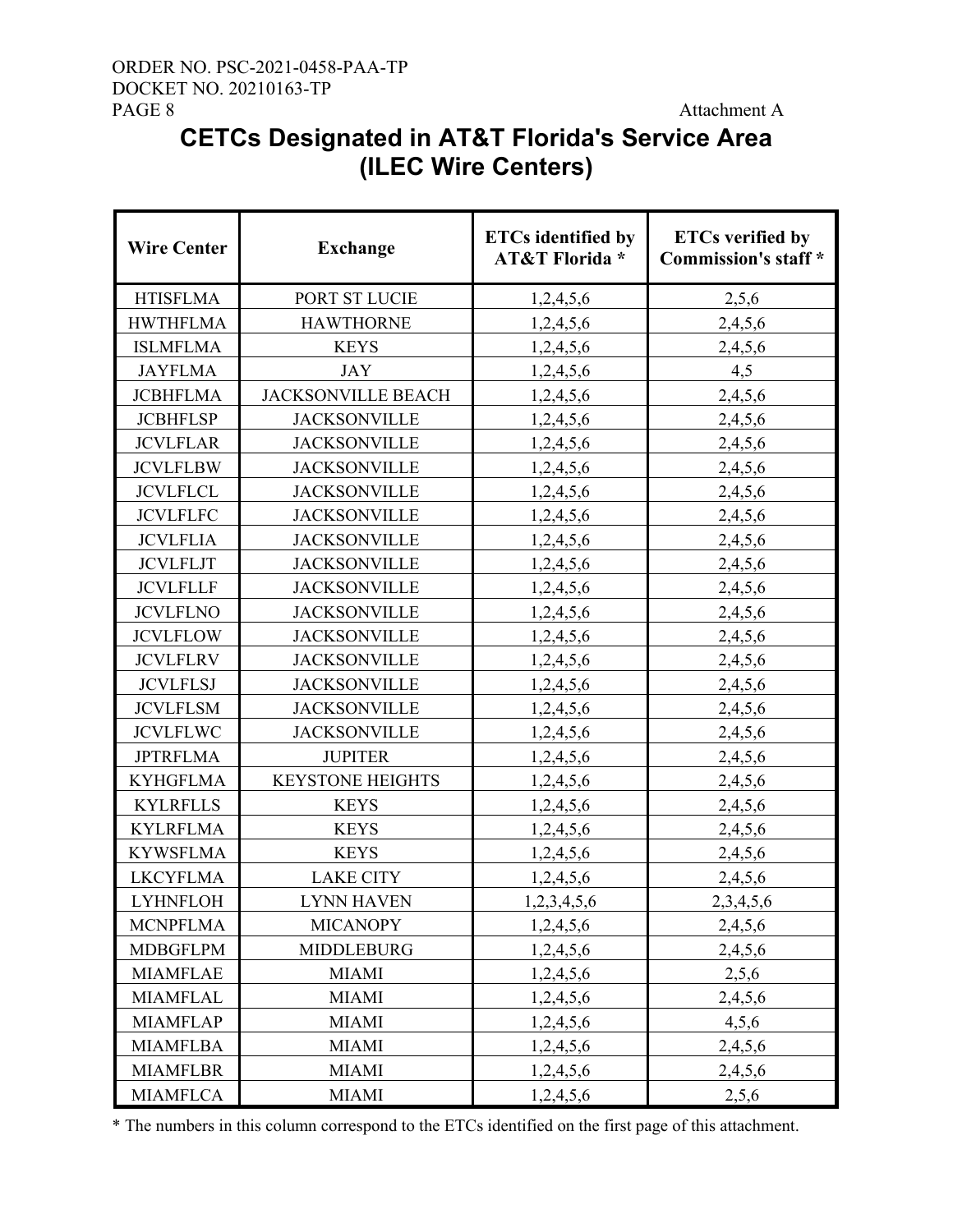### ORDER NO. PSC-2021-0458-PAA-TP DOCKET NO. 20210163-TP PAGE 9 Attachment A

# **CETCs Designated in AT&T Florida's Service Area (ILEC Wire Centers)**

| <b>Wire Center</b> | <b>Exchange</b>     | <b>ETCs identified by</b><br><b>AT&amp;T Florida</b> * | <b>ETCs verified by</b><br><b>Commission's staff</b> * |
|--------------------|---------------------|--------------------------------------------------------|--------------------------------------------------------|
| <b>MIAMFLFL</b>    | <b>MIAMI</b>        | 1,2,4,5,6                                              | 2,4,5,6                                                |
| <b>MIAMFLGR</b>    | <b>MIAMI</b>        | 1,2,4,5,6                                              | 2,4,5,6                                                |
| <b>MIAMFLHL</b>    | <b>MIAMI</b>        | 1,2,4,5,6                                              | 2,4,5,6                                                |
| <b>MIAMFLIC</b>    | <b>MIAMI</b>        | 1,2,4,5,6                                              | 2,4,5,6                                                |
| <b>MIAMFLKE</b>    | <b>MIAMI</b>        | 1,2,4,5,6                                              | 2,4,5,6                                                |
| <b>MIAMFLME</b>    | <b>MIAMI</b>        | 1,2,4,5,6                                              | 2,4,5,6                                                |
| <b>MIAMFLNM</b>    | <b>MIAMI</b>        | 1,2,4,5,6                                              | 2,4,5,6                                                |
| <b>MIAMFLNS</b>    | <b>MIAMI</b>        | 1,2,4,5,6                                              | 2,4,5,6                                                |
| <b>MIAMFLOL</b>    | <b>MIAMI</b>        | 1,2,4,5,6                                              | 4,5,6                                                  |
| <b>MIAMFLPB</b>    | <b>MIAMI</b>        | 1,2,4,5,6                                              | 2,4,5,6                                                |
| <b>MIAMFLPL</b>    | <b>MIAMI</b>        | 1,2,4,5,6                                              | 2,4,5,6                                                |
| <b>MIAMFLRR</b>    | <b>MIAMI</b>        | 1,2,4,5,6                                              | 2,4,5,6                                                |
| <b>MIAMFLSH</b>    | <b>MIAMI</b>        | 1,2,4,5,6                                              | 2,4,5,6                                                |
| <b>MIAMFLSO</b>    | <b>MIAMI</b>        | 1,2,4,5,6                                              | 2,5,6                                                  |
| <b>MIAMFLWD</b>    | <b>MIAMI</b>        | 1,2,4,5,6                                              | 2,4,5,6                                                |
| <b>MIAMFLWM</b>    | <b>MIAMI</b>        | 1,2,4,5,6                                              | 2,4,5,6                                                |
| <b>MICCFLBB</b>    | <b>SEBASTIAN</b>    | 1,2,4,5,6                                              | 2,4,5,6                                                |
| <b>MLBRFLMA</b>    | <b>MELBOURNE</b>    | 1,2,4,5,6                                              | 2,4,5,6                                                |
| <b>MLTNFLRA</b>    | <b>MILTON</b>       | 1,2,4,5,6                                              | 2,4,5,6                                                |
| <b>MNDRFLAV</b>    | <b>JACKSONVILLE</b> | 1,2,4,5,6                                              | 2,4,5,6                                                |
| <b>MNDRFLLO</b>    | <b>JACKSONVILLE</b> | 1,2,4,5,6                                              | 2,4,5,6                                                |
| <b>MNDRFLLW</b>    | <b>ST. JOHNS</b>    | 1,2,4,5,6                                              | 2,4,5,6                                                |
| <b>MNSNFLMA</b>    | <b>MUNSON</b>       | 1,2,4,5,6                                              | 4,5                                                    |
| <b>MRTHFLVE</b>    | <b>KEYS</b>         | 1,2,4,5,6                                              | 2,4,5,6                                                |
| <b>MXVLFLMA</b>    | <b>MAXVILLE</b>     | 1,2,4,5,6                                              | 2,4,5,6                                                |
| <b>NDADFLAC</b>    | <b>NORTH DADE</b>   | 1,2,4,5,6                                              | 2,5,6                                                  |
| <b>NDADFLBR</b>    | <b>NORTH DADE</b>   | 1,2,4,5,6                                              | 2,4,5,6                                                |
| <b>NDADFLGG</b>    | <b>NORTH DADE</b>   | 1,2,4,5,6                                              | 2,4,5,6                                                |
| <b>NDADFLOL</b>    | <b>NORTH DADE</b>   | 1,2,4,5,6                                              | 2,4,5,6                                                |
| <b>NKLRFLMA</b>    | <b>KEYS</b>         | 1,2,4,5,6                                              | 2,4,5,6                                                |
| <b>NSBHFLMA</b>    | NEW SMYRNA BEACH    | 1,2,4,5,6                                              | 2,4,5,6                                                |
| <b>NWBYFLMA</b>    | <b>NEWBERRY</b>     | 1,2,4,5,6                                              | 2,4,5,6                                                |
| <b>OKHLFLMA</b>    | <b>OAKHILL</b>      | 1,2,4,5,6                                              | 2,4,5,6                                                |
| <b>OLTWFLLN</b>    | <b>OLDTOWN</b>      | 1,2,4,5,6                                              | 2,4,5,6                                                |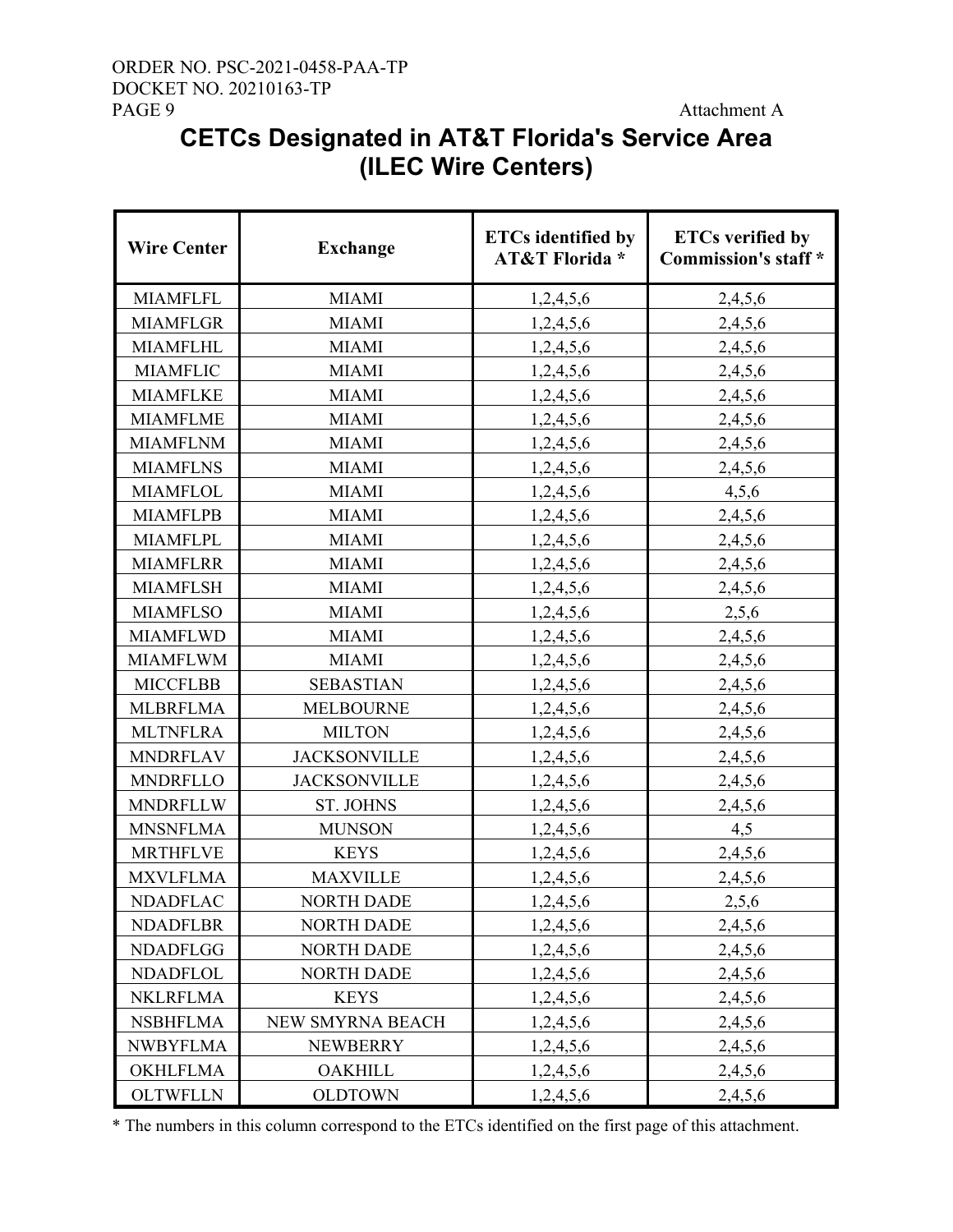### ORDER NO. PSC-2021-0458-PAA-TP DOCKET NO. 20210163-TP PAGE 10 Attachment A

# **CETCs Designated in AT&T Florida's Service Area (ILEC Wire Centers)**

| <b>Wire Center</b> | <b>Exchange</b>      | <b>ETCs</b> identified by<br><b>AT&amp;T Florida*</b> | <b>ETCs verified by</b><br><b>Commission's staff</b> * |
|--------------------|----------------------|-------------------------------------------------------|--------------------------------------------------------|
| ORLDFLAP           | <b>ORLANDO</b>       | 1,2,4,5,6                                             | 2,4,5,6                                                |
| ORLDFLPC           | <b>ORLANDO</b>       | 1,2,4,5,6                                             | 2,5,6                                                  |
| <b>ORPKFLMA</b>    | <b>ORANGE PARK</b>   | 1,2,4,5,6                                             | 2,4,5,6                                                |
| <b>ORPKFLRW</b>    | <b>ORANGE PARK</b>   | 1,2,4,5,6                                             | 2,4,5,6                                                |
| <b>OVIDFLCA</b>    | <b>OVIEDO</b>        | 1,2,4,5,6                                             | 2,4,5,6                                                |
| <b>PACEFLPV</b>    | <b>PACE</b>          | 1,2,4,5,6                                             | 2,4,5,6                                                |
| <b>PAHKFLMA</b>    | <b>PAHOKEE</b>       | 1,2,4,5,6                                             | 2,4,5,6                                                |
| <b>PCBHFLNT</b>    | PANAMA CITY BEACH    | 1,2,3,4,5,6                                           | 2, 3, 4, 5, 6                                          |
| <b>PLCSFLMA</b>    | PALM COAST           | 1,2,4,5,6                                             | 2,5,6                                                  |
| <b>PLTKFLMA</b>    | <b>PALATKA</b>       | 1,2,4,5,6                                             | 2,4,5,6                                                |
| <b>PMBHFLCS</b>    | <b>CORAL SPRINGS</b> | 1,2,4,5,6                                             | 2,4,5,6                                                |
| <b>PMBHFLFE</b>    | POMPANO BEACH        | 1,2,4,5,6                                             | 2,4,5,6                                                |
| <b>PMBHFLMA</b>    | POMPANO BEACH        | 1,2,4,5,6                                             | 2,4,5,6                                                |
| <b>PMBHFLTA</b>    | POMPANO BEACH        | 1,2,4,5,6                                             | 2,4,5,6                                                |
| <b>PMPKFLMA</b>    | POMONA PARK          | 1,2,4,5,6                                             | 2,4,5,6                                                |
| <b>PNCYFLCA</b>    | PANAMA CITY          | 1,2,3,4,5,6                                           | 2,3,4,5,6                                              |
| <b>PNCYFLMA</b>    | PANAMA CITY          | 1,2,3,4,5,6                                           | 2,3,4,5,6                                              |
| <b>PNSCFLBL</b>    | <b>PENSACOLA</b>     | 1,2,4,5,6                                             | 2,4,5,6                                                |
| <b>PNSCFLFP</b>    | <b>PENSACOLA</b>     | 1,2,4,5,6                                             | 2,4,5,6                                                |
| <b>PNSCFLPB</b>    | <b>PENSACOLA</b>     | 1,2,4,5,6                                             | 2,4,5,6                                                |
| <b>PNSCFLWA</b>    | <b>PENSACOLA</b>     | 1,2,4,5,6                                             | 2,4,5,6                                                |
| <b>PNVDFLMA</b>    | PONTE VEDRA BEACH    | 1,2,4,5,6                                             | 2,4,5,6                                                |
| <b>PRRNFLMA</b>    | <b>PERRINE</b>       | 1,2,4,5,6                                             | 2,4,5,6                                                |
| <b>PRSNFLFD</b>    | <b>PIERSON</b>       | 1,2,4,5,6                                             | 2,4,5,6                                                |
| <b>PTSLFLMA</b>    | PORT ST. LUCIE       | 1,2,4,5,6                                             | 2,4,5,6                                                |
| <b>PTSLFLSO</b>    | PORT ST. LUCIE       | 1,2,4,5,6                                             | 2,4,5,6                                                |
| <b>SBSTFLFE</b>    | <b>SEBASTIAN</b>     | 1,2,4,5,6                                             | 2,4,5,6                                                |
| <b>SBSTFLMA</b>    | <b>SEBASTIAN</b>     | 1,2,4,5,6                                             | 2,4,5,6                                                |
| <b>SGKYFLMA</b>    | <b>KEYS</b>          | 1,2,4,5,6                                             | 4,5                                                    |
| <b>SNFRFLMA</b>    | <b>SANFORD</b>       | 1,2,4,5,6                                             | 2,4,5,6                                                |
| <b>STAGFLBS</b>    | <b>ST.JOHNS</b>      | 1,2,4,5,6                                             | 2,4,5,6                                                |
| <b>STAGFLMA</b>    | <b>ST.JOHNS</b>      | 1,2,4,5,6                                             | 2,4,5,6                                                |
| <b>STAGFLSH</b>    | <b>ST.JOHNS</b>      | 1,2,4,5,6                                             | 2,4,5,6                                                |
| <b>STAGFLWG</b>    | <b>ST.JOHNS</b>      | 1,2,4,5,6                                             | 2,4,5,6                                                |